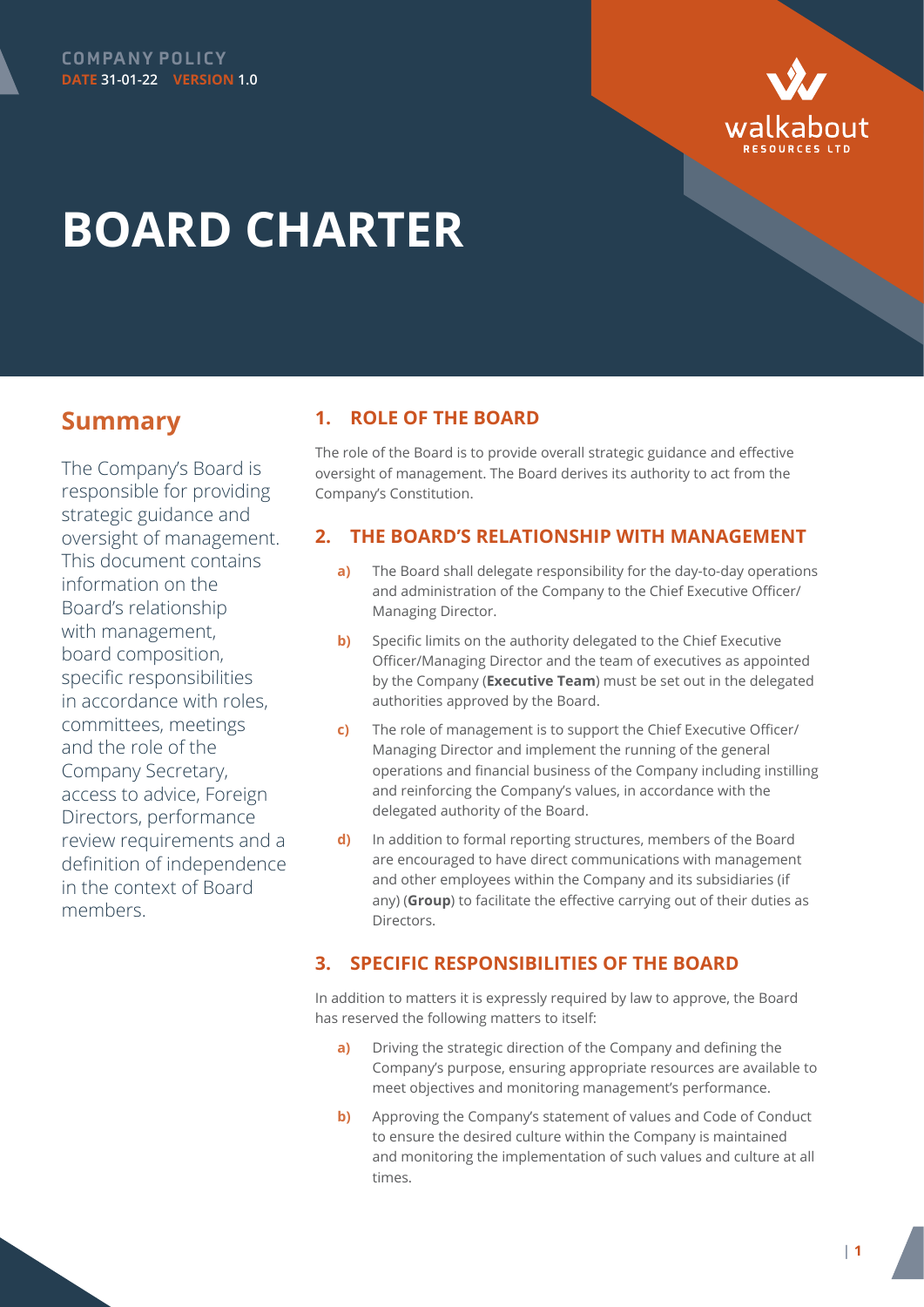

- **c)** Ensuring that an appropriate framework exists for relevant information to be reported by management to the Board.
- **d)** When required, challenging management and holding it to account.
- **e)** Appointment and replacement of the Chief Executive Officer/Managing Director, other senior executives and the Company Secretary and the determination of the terms and conditions of their employment including remuneration and termination.
- **f)** Approving the Company's remuneration framework and ensuring it is aligned with the Company's purpose, values, strategic objectives and risk appetite.
- **g)** Monitoring the timeliness and effectiveness of reporting to shareholders.
- **h)** Reviewing and ratifying systems of audit, risk management (for both financial and non-financial risk) and internal compliance and control, codes of conduct and legal compliance to minimise the possibility of the Company operating beyond acceptable risk parameters.
- **i)** Approving and monitoring the progress of major capital expenditure, capital management and significant acquisitions and divestitures.
- **j)** Approving and monitoring the budget and the adequacy and integrity of financial and other reporting such that the financial performance of the Company has sufficient clarity to be actively monitored.
- **k)** Approving the annual, half yearly and quarterly accounts.
- **l)** Approving significant changes to the organisational structure.
- **m)** Approving decisions affecting the Company's capital, including determining the Company's dividend policy and declaring dividends.
- **n)** Recommending to shareholders the appointment of the external auditor as and when their appointment or re-appointment is required to be approved by them (in accordance with the ASX Listing Rules if applicable).
- **o)** Ensuring a high standard of corporate governance practice and regulatory compliance and promoting ethical and responsible decision making.
- **p)** Procuring appropriate professional development opportunities for Directors to develop and maintain the skills and knowledge needed to perform their role as Directors effectively and to deal with new and emerging business and governance issues.

# **4. COMPOSITION OF THE BOARD**

- **a)** The Board should comprise Directors with a mix of qualifications, experience and expertise which will assist the Board in fulfilling its responsibilities, as well as assisting the Company in achieving growth and delivering value to shareholders.
- **b)** In appointing new members to the Board, consideration must be given to the demonstrated ability and also future potential of the appointee to contribute to the ongoing effectiveness of the Board, to exercise sound business judgement, to commit the necessary time to fulfil the requirements of the role effectively and to contribute to the development of the strategic direction of the Company.
- **c)** The composition of the Board is to be reviewed regularly against the Company's Board skills matrix prepared and maintained by the nominations committee to ensure the appropriate mix of skills and expertise is present to facilitate successful strategic direction and to deal with new and emerging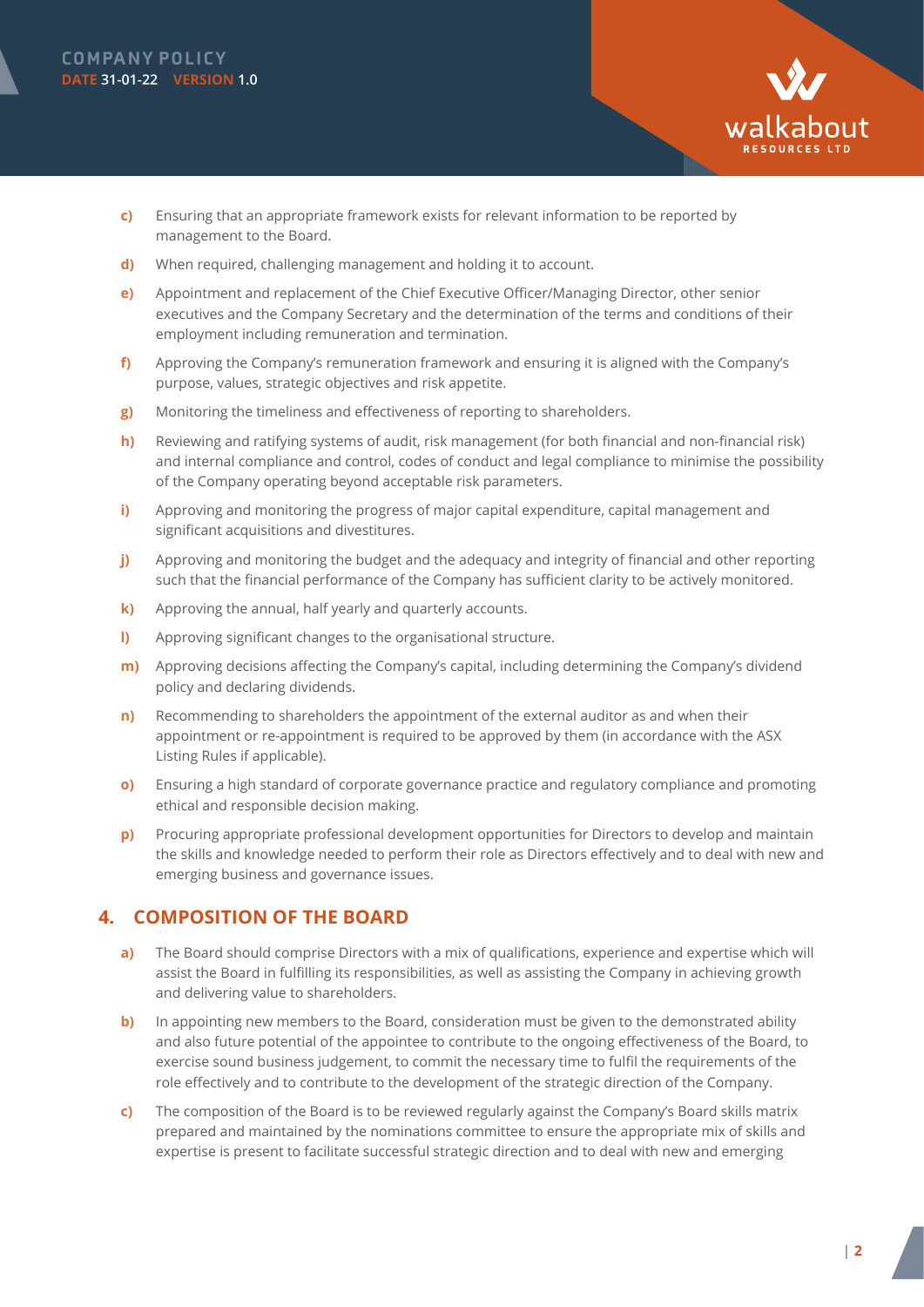



business and governance issues.

- **d)** Where practical, the majority of the Board should be comprised of non-executive Directors who can challenge management and hold them to account as well as represent the best interests of the Company and its shareholders as a whole rather than those of individual shareholders or interest groups. Where practical, at least 50% of the Board should be independent.
- **e)** An independent Director is a director who is free of any interest, position or relationship that might influence, or reasonably be perceived to influence, in a material respect his or her capacity to bring an independent judgement to bear on issues before the Board and to act in the best interests of the Company as a whole rather than in the interests of an individual shareholder or other party.
- **f)** In considering whether a Director is independent, the Board should consider the definition of what constitutes independence as detailed in Box 2.3 of the ASX Corporate Governance Council's *Corporate Governance Principles and Recommendations 4th Edition* as set out in Annexure A (**Independence Tests**).
- **g)** Prior to the Board proposing re-election of non-executive Directors, their performance will be evaluated by the remuneration and nomination committee to ensure that they continue to contribute effectively to the Board.
- **h)** The Company must disclose the length of service of each Director in, or in conjunction with, its annual report (**Annual Report**).
- **i)** The Company must disclose the relevant qualifications and experience of each member of the Board in, or in conjunction with, its Annual Report.

#### **5. DIRECTOR RESPONSIBILITIES**

- **a)** Where a Director has an interest, position or relationship of the type described in the Independence Tests, but the Board is of the opinion that it does not compromise the independence of the Director, the Company must disclose the nature of the interest or relationship in question and an explanation of why the Board is of that opinion.
- **b)** Directors must disclose their interests, positions or relationships. The independence of the Directors should be regularly assessed by the Board in light of the interests disclosed by them.
- **c)** Directors are expected to bring their independent views and judgement to the Board and must declare immediately to the Board any potential or active conflicts of interest.
- **d)** Directors must declare immediately to the Board, and the Board will determine whether to declare to the market, any loss of independence.
- **e)** No member of the Board (other than a Managing Director) may serve for more than three years or past the third annual general meeting following their appointment, whichever is the longer, without being re-elected by the shareholders.

#### **6. THE ROLE OF THE CHAIRMAN**

- **a)** The Chairman of the Board is responsible for the leadership of the Board, ensuring it is effective, setting the agenda of the Board, conducting the Board meetings, ensuring then approving that an accurate record of the minutes of Board meetings is held by the Company and conducting the shareholder meetings.
- **b)** Where practical, the Chairman of the Board should be a non-executive Director. If a Chairman of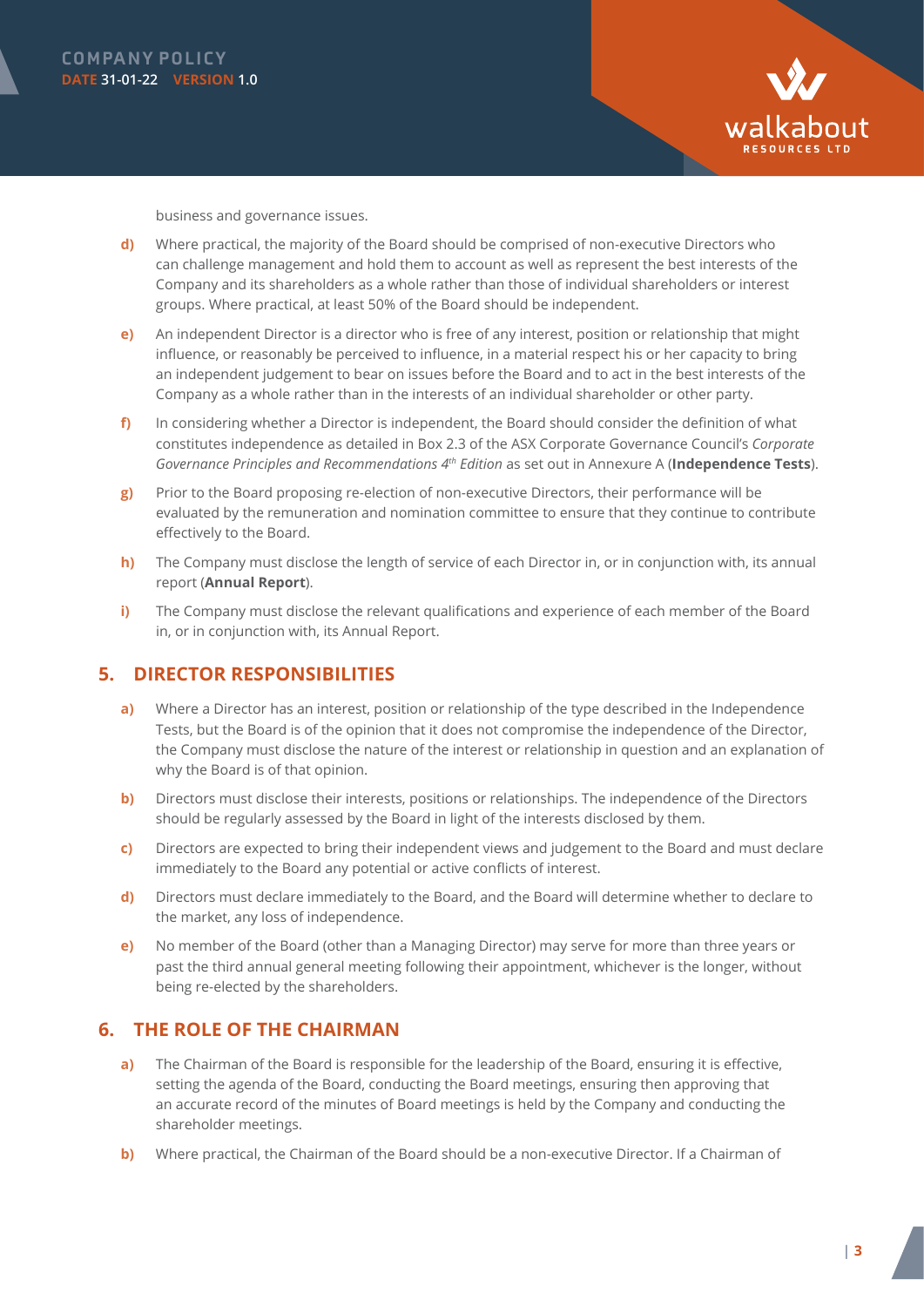



the Board ceases to be an independent Director then the Board will consider appointing a lead independent Director.

- **c)** Where practical, the Chief Executive Officer/Managing Director should not be the Chairman of the Board of the Company during his term as Chief Executive Officer/Managing Director or in the future.
- **d)** The Chairman of the Board must be able to commit the time to discharge the role effectively.
- **e)** The Chairman of the Board should facilitate the effective contribution of all Directors and promote constructive and respectful relations between Board members and management.
- **f)** In the event that the Chairman of the Board is absent from a meeting of the Board then the Board shall appoint a Chairman for that meeting in an acting capacity.

#### **7. BOARD COMMITTEES**

- **a)** Once the Board is of a sufficient size and structure, reflecting that the Company's operations are of a sufficient magnitude, to assist the Board in fulfilling its duties, the Board must establish the following committees, each with written charters:
	- **i)** audit and risk committee;
	- **ii)** remuneration committee; and
	- **iii)** nomination committee,
	- **iv)** (together, the **Board Committees**).
- **b)** The charter of each Board Committee must be approved by the Board and reviewed following any applicable regulatory changes.
- **c)** The Board will ensure that the Board Committees are sufficiently funded to enable them to fulfil their roles and discharge their responsibilities.
- **d)** Members of Board Committees are appointed by the Board. The Board may appoint additional Directors to Board Committees or remove and replace members of Board Committees by resolution.
- **e)** The Company must disclose the members and Chairman of each Board Committee in, or in conjunction with, its Annual Report.
- **f)** The minutes of each Board Committee meeting shall be provided to the Board at the next occasion the Board meets following approval of the minutes of such Board Committee meeting.
- **g)** The Company must disclose in, or in conjunction with, its Annual Report, in relation to each reporting period relevant to a Board Committee, the number of times each Board Committee met throughout the period and the individual attendances of the members at those Board Committee meetings.
- **h)** Where the Board does not consider that the Company is of a sufficient size and structure to have separate Board Committees, the Board may establish a committee that carries out the functions of two or more of the Board Committees. If such a committee is established:
	- **i)** that committee must carry out the duties that would ordinarily be assigned to the relevant Board Committees under the written terms of reference for those Board Committees; and
	- **ii)** the Company must disclose in, or in conjunction with, its Annual Report the fact that a committee has been established that combines the functions of the relevant Board Committees.
- **i)** Where the Board does not consider that the Company will benefit from a particular Board Committee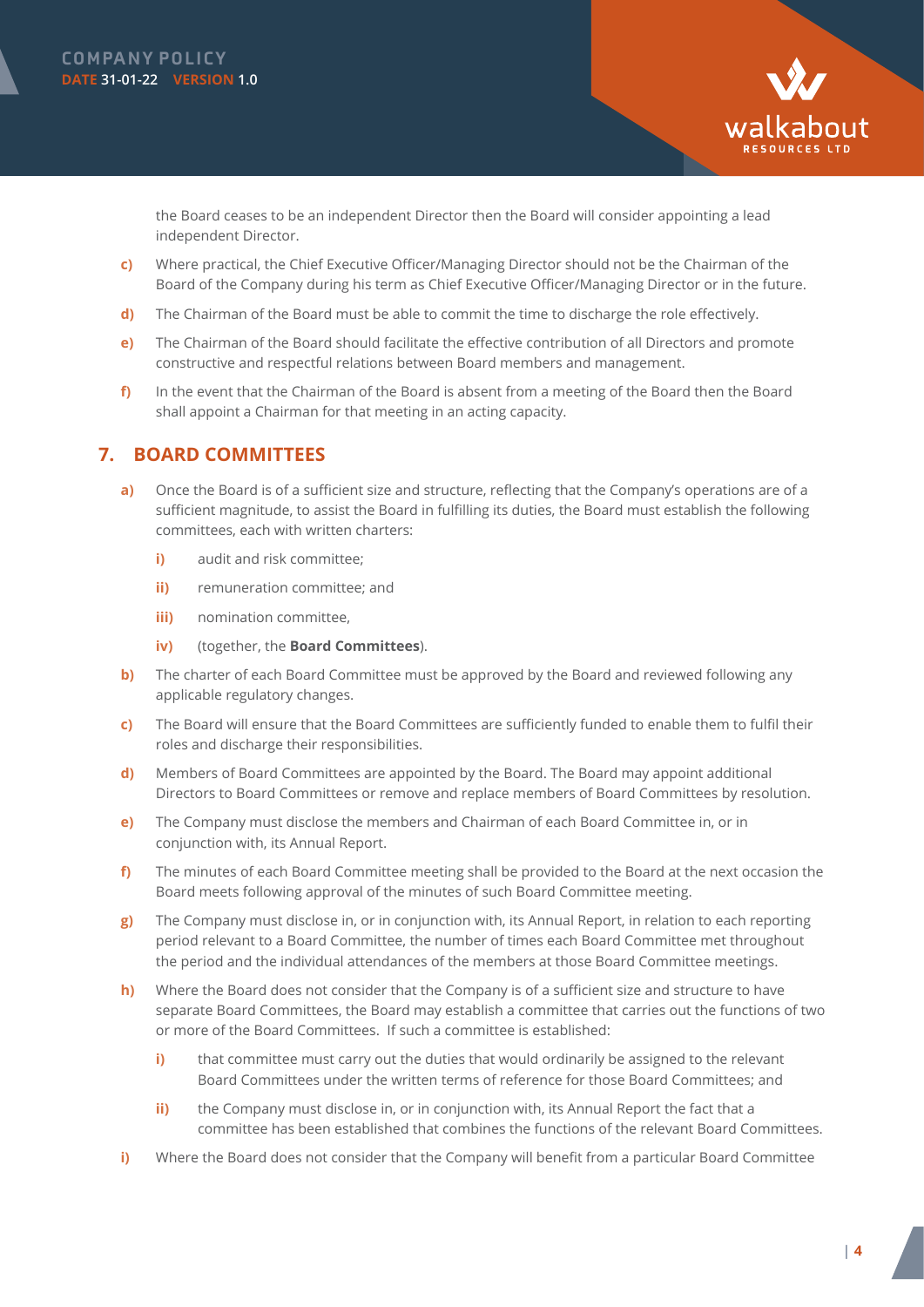



(including a committee that combines the roles of two or more Board Committees):

- **i)** the Board must carry out the duties that would ordinarily be assigned to that Board Committee under the written terms of reference for that committee; and
- **ii)** the Company must disclose in, or in conjunction with, its Annual Report:
	- **a)** the fact a Board Committee has not been established; or
	- **b)** if an audit and risk committee has not been established, the processes the Board employs that independently verify and safeguard the integrity of its financial reporting, including the processes for the appointment and removal of the external auditor and the rotation of the audit engagement partner, and the process it employs for overseeing the Company's risk management framework.

#### **8. BOARD MEETINGS**

- **a)** The Directors may determine the quorum necessary for the transaction of business at a meeting, however, until otherwise determined, there must be two Directors present at a meeting to constitute a quorum.
- **b**) The Board will schedule formal Board meetings at least quarterly and hold additional meetings, including by telephone, as may be required.
- **c)** Non-executive Directors may confer at scheduled times without management being present.
- **d)** The minutes of each Board meeting shall be prepared by the Company Secretary, approved by the Chairman of the Board and circulated to Directors after each meeting.
- **e)** The Company Secretary shall ensure that the business at Board and committee meetings is accurately captured in the minutes.
- **f)** The Company Secretary shall co-ordinate the timely completion and distribution of Board and committee papers for each meeting of the Board and any committee.
- **g)** Minutes of meetings must be approved at the next Board meeting.
- **h)** Further details regarding Board meetings are set out in the Company's Constitution.

#### **9. THE COMPANY SECRETARY**

- **a)** When requested by the Board, the Company Secretary will facilitate the flow of information of the Board, between the Board and its committees and between senior executives and non-executive Directors.
- **b)** The Company Secretary is accountable directly to the Board, through the Chairman of the Board, on all matters to do with the proper functioning of the Board.
- **c)** The Company Secretary is to facilitate the induction and professional development of Directors.
- **d)** The Company Secretary is to facilitate and monitor the implementation of Board policies and procedures.
- **e)** The Company Secretary is to provide advice to the Board on corporate governance matters, the application of the Company's Constitution, the ASX Listing Rules and applicable other laws.
- **f)** All Directors have access to the advice and services provided by the Company Secretary.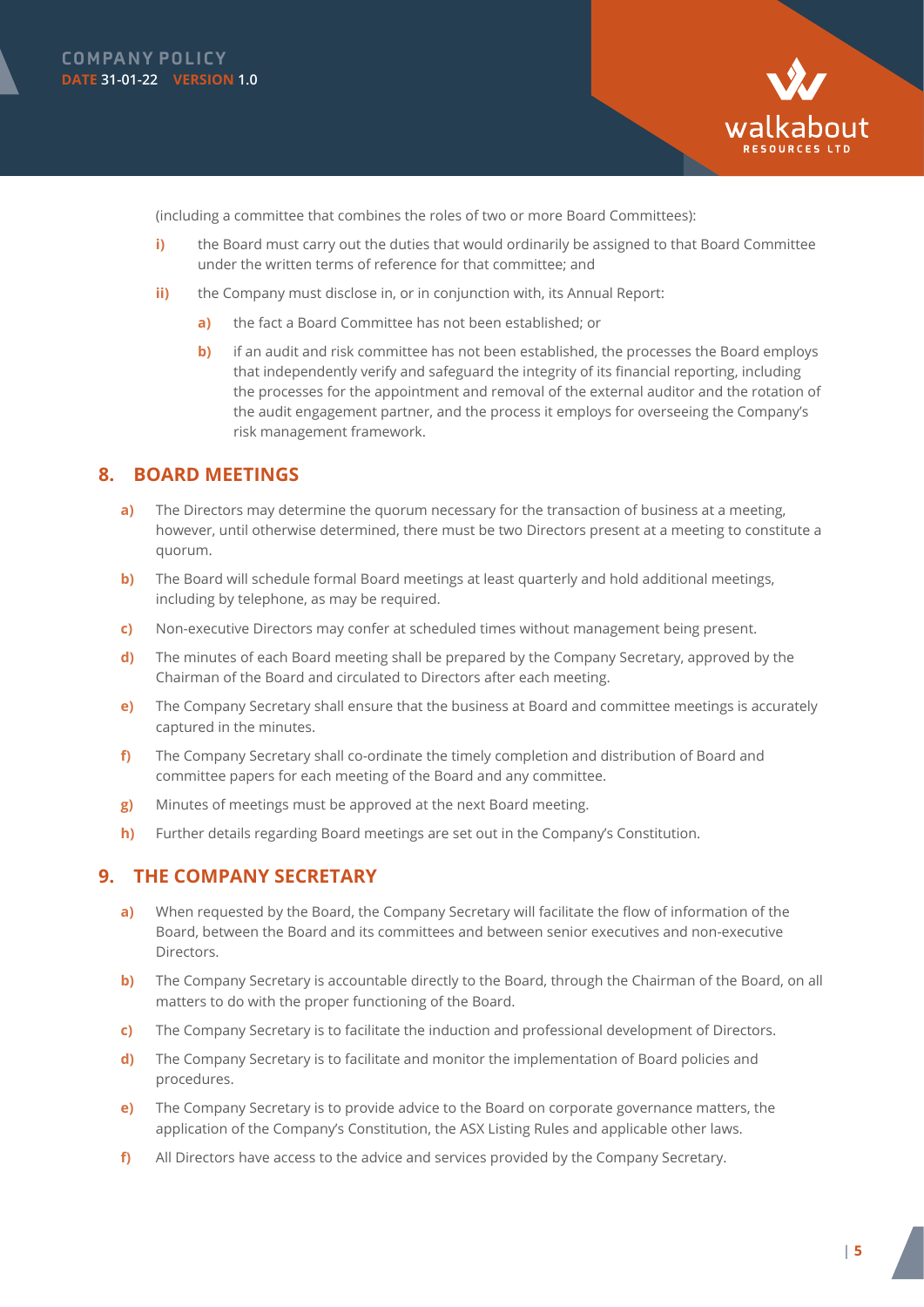



**g)** The Board has the responsibility for the appointment and removal, by resolution, of the Company Secretary.

# **10. ACCESS TO ADVICE**

- **a)** All Directors have unrestricted access to Company records and information except where the Board determines that such access would be adverse to the Company's interests.
- **b)** All Directors will receive briefings on material developments in laws, regulations and accounting standards relevant to the Company.
- **c)** All Directors may consult management and employees as required to enable them to discharge their duties as Directors.
- **d)** All new Directors will be offered induction training, tailored to their existing skills, knowledge and experience, to position them to discharge their responsibilities effectively and to add value. This will include:
	- **i)** having interviews with key senior executives to gain an understanding of the Company's structure, business operations, history, culture and key risks, and conducting site visits of key operations;
	- **ii)** training on legal duties and responsibilities as a Director under the key legislation governing the Company and the ASX Listing Rules (including ASX's continuous and periodic reporting requirements); and
	- **iii)** training on accounting matters and on the responsibilities of Directors in relation to the Company's financial statements.
- **e)** The Board, committees or individual Directors may seek independent external professional advice as considered necessary at the expense of the Company, subject to prior consultation with the Chairman of the Board. A copy of any such advice received is made available to all members of the Board.

# **11. FOREIGN DIRECTORS**

In the event that a Director does not speak the language in which key corporate documents are written or Board or shareholder meetings are held, the Company will ensure that:

- **a)** such documents are translated into the Director's native language; and
- **b**) a translator is present at all Board and shareholder meetings.

In this case, "key corporate documents" includes the Company's Constitution, prospectuses, product disclosure statements, corporate reports and continuous disclosure announcements.

# **12. PERFORMANCE REVIEW**

The nomination committee shall conduct an annual performance review of the Board that:

- **a)** compares the performance of the Board with the requirements of its charter;
- **b)** critically reviews the mix of the Board to ensure it covers the skills needed to address existing and emerging business and governance issues relevant to the Company and to ensure the currency of each Director's knowledge and skills and whether the Director's performance has been impacted by other commitments; and